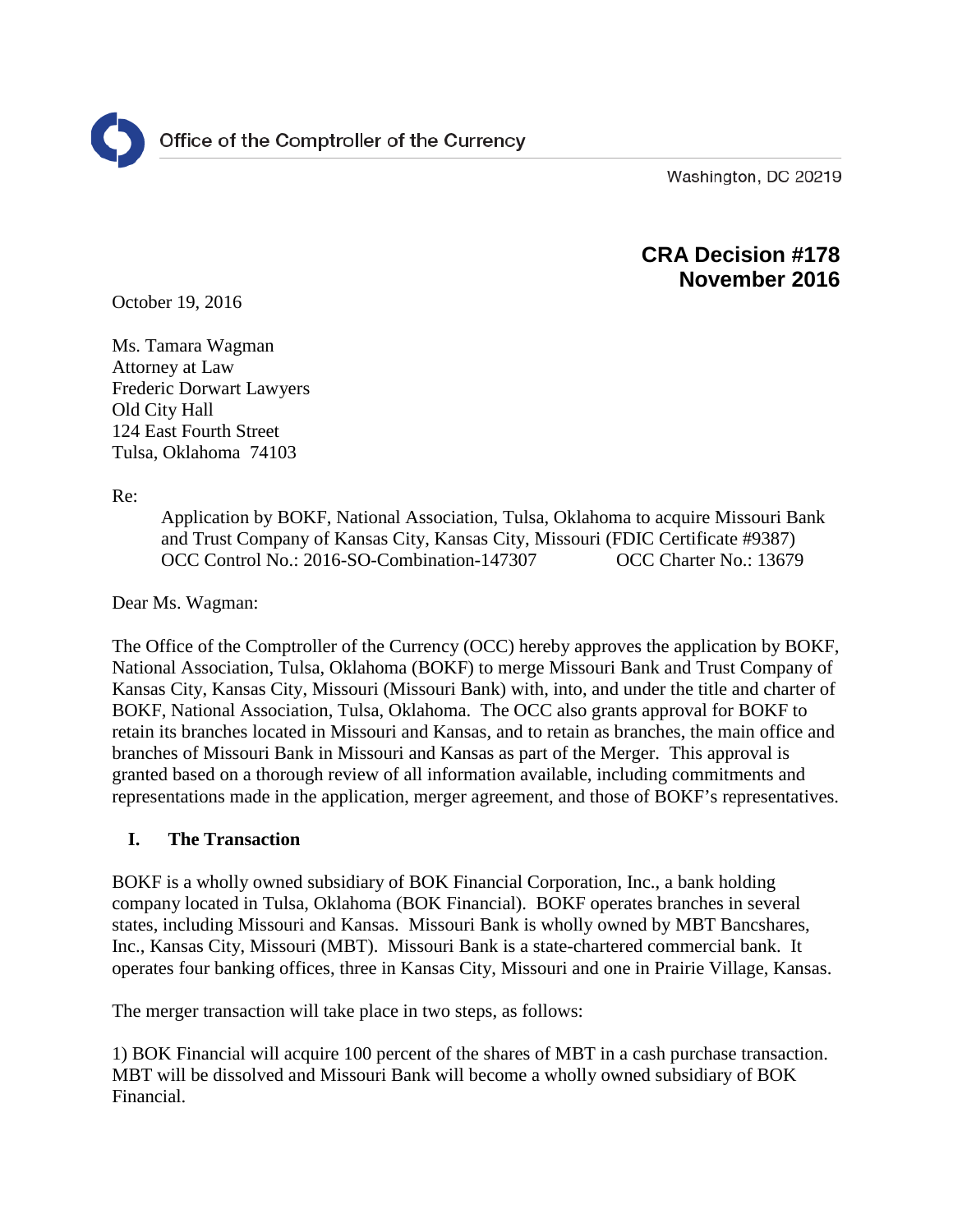2) Missouri Bank will merge with and into BOKF in an intrastate merger transaction.

### **II. Legal Authority**

# **A. Missouri Bank may merge into BOKF under 12 U.S.C. § 215a**

Mergers of national banks, and of state banks, into a national bank "located within the same state," are authorized under 12 U.S.C. § 215a, which provides in relevant part:

One or more national banking associations or one or more State banks, with the approval of the Comptroller, under an agreement not inconsistent with this subchapter, may merge into a national association located within the same State, under the charter of the receiving association.

The OCC has long held that for purposes of section 215a, a national bank is "located" in its main office state and in any state in which it maintains a branch or branches. In the context of a merger involving an existing interstate national bank, the OCC has concluded that a national bank, with its main office and branch offices in more than one state, is "located" in each such state for the purpose of mergers with other banks in that state. BOKF has its main office and branches in Oklahoma, and has branches in Missouri and Kansas. Missouri Bank has its main office and branches in Missouri, and has one branch in Kansas. Accordingly, both BOKF and Missouri Bank are located in Missouri and Kansas for purposes of section 215a. The merger is authorized under section 215a. [1](#page-1-0)

# **B. The resulting bank, BOKF, may retain the offices of both banks after the merger**

BOKF has requested OCC approval for the resulting bank to retain BOKF's main office and branches, and to retain the main office and branches of Missouri Bank as branches.

With respect to BOKF's existing main office and branches, 12 U.S.C. § 36(b)(2) authorizes a national bank resulting from a merger to retain and operate as a branch any branch that the acquiring bank had prior to the merger, unless a state bank resulting from a merger in the state would be prohibited by state law from retaining an identically situated office of a state bank as a branch. No provision in the laws of Missouri or Kansas prohibits a state-chartered bank, following a merger with another state bank in that state, from retaining its own similarly situated branches in the state. Therefore the resulting bank BOKF may retain its branches under section  $36(b)(2)(C)$ .

Regarding retention of the banking offices of Missouri Bank, 12 U.S.C. § 36(b)(2) authorizes a

<span id="page-1-0"></span> $<sup>1</sup>$  Additionally, BOKF could have sought approval to merge Missouri Bank with and into BOKF under the Reigle-</sup> Neal Interstate Banking and Branching Efficiency Act of 1994, which authorizes mergers between insured banks with different home states, 12 USC 215a-1, 1831u. The home state of BOKF is Oklahoma, and the home state of Missouri Bank is Missouri. *See* 12 USC 1831u(g)(4).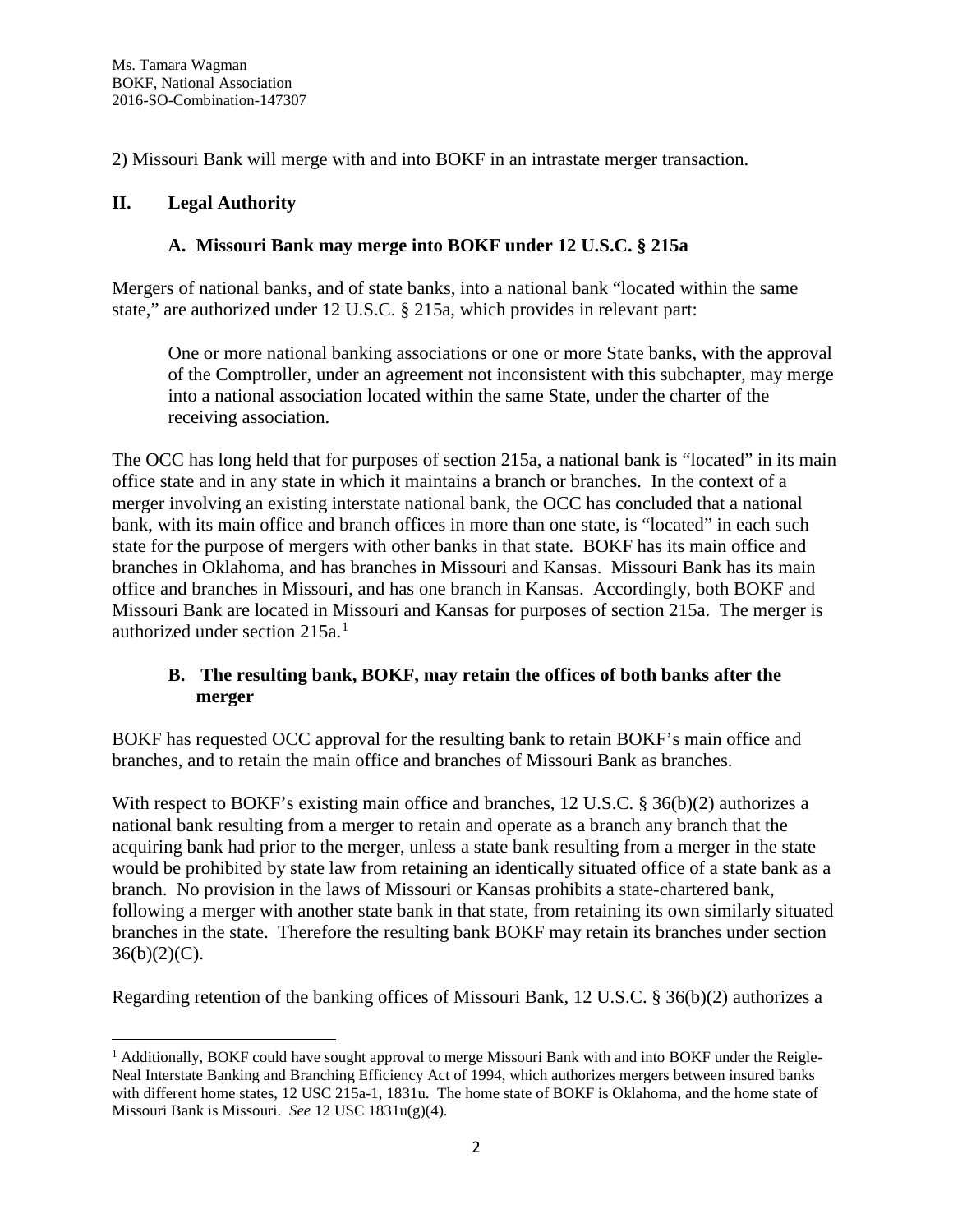national bank to retain and operate as a branch any office of the target bank which, immediately prior to the merger, was in operation as a main office or branch of the target bank, provided that the resulting bank could establish those locations as new branches of the resulting bank under section  $36(c)$ .<sup>[2](#page-2-0)</sup>

Section 36(c) authorizes a national bank to establish new branches "at any point within the State in which said association is situated, if such establishment and operation are at the time authorized to State banks by the statute law of the State in question . . . ."

For branching purposes under section  $36(c)$ , a national bank is "situated" in any state in which it has a branch or main office and may establish or acquire branches in each state in the same manner as state banks in those states.<sup>[3](#page-2-1)</sup> Therefore, both before and after the merger, BOKF is and will be "situated" in Missouri and Kansas for purposes of section 36(c), and Missouri and Kansas law determines whether BOKF may retain the branches of Missouri Bank following the merger.

The Missouri branching statute permits state banks to establish or acquire intrastate branches without geographic restriction.<sup>[4](#page-2-2)</sup> The branching law in Kansas also permits state banks to establish or operate intrastate branches without geographic restriction.<sup>[5](#page-2-3)</sup> In addition, Kansas law specifically provides that banks acquiring other banks through a merger may retain any acquired branches.<sup>[6](#page-2-4)</sup>

A national bank situated in Missouri and Kansas, such as BOKF, could establish branches at the locations of Missouri Bank's main office and branches, under section 36(c). Therefore, following the merger, BOKF may retain and operate the main office and branches of Missouri Bank as branches of BOKF under section 36(b)(2)(A).

#### **III. Bank Merger Act**

BOKF's proposed merger with Missouri Bank is also subject to OCC review under the Bank Merger Act. The OCC reviewed the proposed merger under the criteria of the Bank Merger Act, 12 USC 1828(c), and applicable OCC regulations and policies. Under the Bank Merger Act, the

<span id="page-2-0"></span><sup>&</sup>lt;sup>2</sup> For purposes of section  $36(c)$ , "new branch" has been interpreted to mean "new to the acquiring bank" and, thus, section 36(c) encompasses establishment of *de novo* branches and acquisition of branches from other depository institutions. *State of Washington v. Heimann*, 633 F.2d 886 (9<sup>th</sup> Cir. 1980).

<span id="page-2-1"></span><sup>3</sup> *See Ghiglieri v. Sun World Nat'l Ass'n*, 117 F.3d 309, 316 (5th Cir. 1997).

<span id="page-2-2"></span><sup>4</sup> Missouri law permits state-chartered banks to "establish, maintain or operate branches separate and apart from the location designated in its articles of agreement," with approval from the state director of finance. Missouri Stat. Ann. § 362.107. National banks located in Missouri have the same but no greater right to establish, maintain or operate branches as state-chartered banks. *Id.*

<span id="page-2-3"></span><sup>5</sup> Kansas law permits state-chartered banks to "establish and operate one or more branch banks or relocate an existing branch bank, anywhere within this state." Kan. Stat. Ann. § 9-1111(b).

<span id="page-2-4"></span> $6$  Kan. Stat. Ann. § 9-1111(e).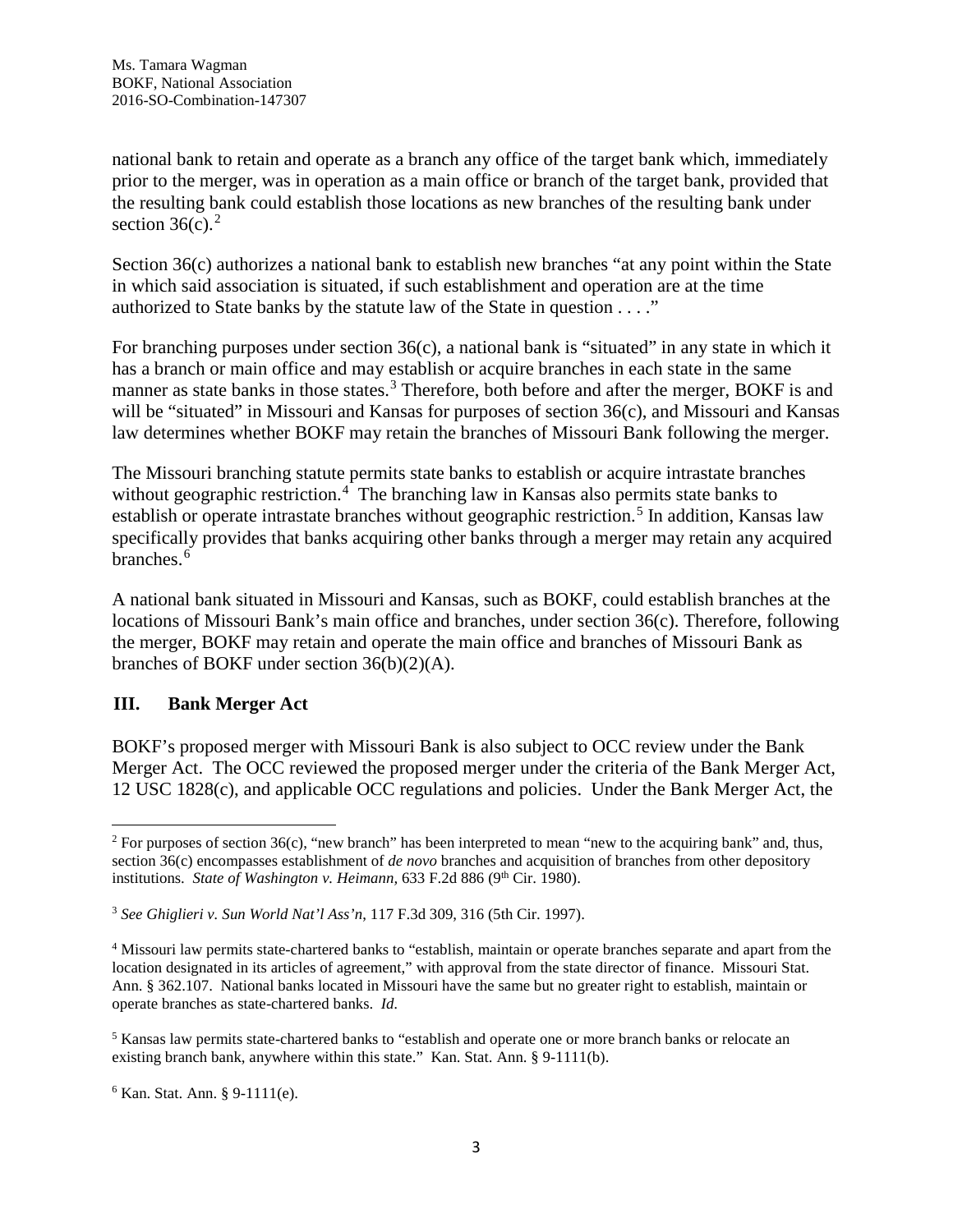OCC generally may not approve a merger that would substantially lessen competition. The Bank Merger Act also requires the OCC to take into consideration the financial and managerial resources and future prospects of the existing and proposed institutions, and the convenience and needs of the community to be served. 12 USC 1828(c)(5). The OCC must also consider the effectiveness of any insured depository institution involved in the proposed merger transaction in combating money laundering activities.  $12$  USC  $1828(c)(11)$ . Furthermore, the OCC must consider the risk of the transaction to the stability of the United States banking or financial system. 12 USC 1828(c)(5). The OCC considered these factors and found them consistent with approval of this application.[7](#page-3-0)

# **IV. Community Reinvestment Act**

The Community Reinvestment Act (CRA) requires the OCC to take into account the records of the banks' performance in helping to meet the credit needs of their communities, including lowand moderate-income neighborhoods, when evaluating applications under the Bank Merger Act. The OCC considers the CRA performance evaluation (PE) of each bank involved in this transaction. For the reasons discussed below, after a review of these records, information provided by BOKF in response to additional information requests, and other information available to the OCC as a result of its regulatory responsibilities, the OCC has concluded that the banks' records of helping to meet the needs of their communities support approval of this application.

#### **A. BOKF, N.A.**

BOKF's most recent CRA PE, dated October 28, 2013, assigned the bank an overall "Outstanding" rating.<sup>[8](#page-3-1)</sup> The major factors that support this rating include: (i) the bank originated a substantial majority of loans inside its assessment areas (AAs); (ii) the bank's lending activity is good; (iii) overall geographic distribution is adequate, as evidenced by adequate geographic distribution of home mortgage loans; (iv) overall borrower income distribution is good, as evidenced by good distribution of home mortgage loans by borrower income level; (v) community development lending was exceptionally strong, and had a significantly positive impact on the Lending Test in all rating areas except for the state of Maryland, where it had a

<span id="page-3-0"></span> <sup>7</sup> On September 9, 2016, the Securities and Exchange Commission issued a Cease and Desist Order against BOKF based on findings that BOKF, as indenture trustee and or dissemination agent, failed to perform its disclosure and notice obligations to bondholders. These findings relate to BOKF's self-identification of irregularities in its Corporate Trust Department (CT) associated with allegedly fraudulent bond offerings by one customer, Christopher Brogdon. BOKF terminated former senior vice president, Marrien Nielson, who is alleged to have facilitated the fraud, in July 2015. BOKF has begun a series of remedial actions to address deficiencies concerning the administration of the CT. The SEC's Cease and Desist Order requires BOKF to pay a civil money penalty of \$600 thousand and to disgorge fees earned (plus interest), for an aggregate payment of \$1.6 million. The OCC is satisfied that the proposed transaction will not impede remediation efforts.

<span id="page-3-1"></span><sup>8</sup> A copy of the CRA PE will be available at: [http://www.occ.gov/tools-forms/compliance-bsa/cra-pref-eval](http://www.occ.gov/tools-forms/compliance-bsa/cra-pref-eval-search.html)[search.html.](http://www.occ.gov/tools-forms/compliance-bsa/cra-pref-eval-search.html) In addition, the OCC provided a copy of the CRA PE to BOKF on September 1, 2016, and 12 CFR  $25.43(a)(2)$  states that a copy must be placed in the bank's public file within 30 business days after its receipt from the OCC. BOKF provided the commenter with a copy of the CRA PE.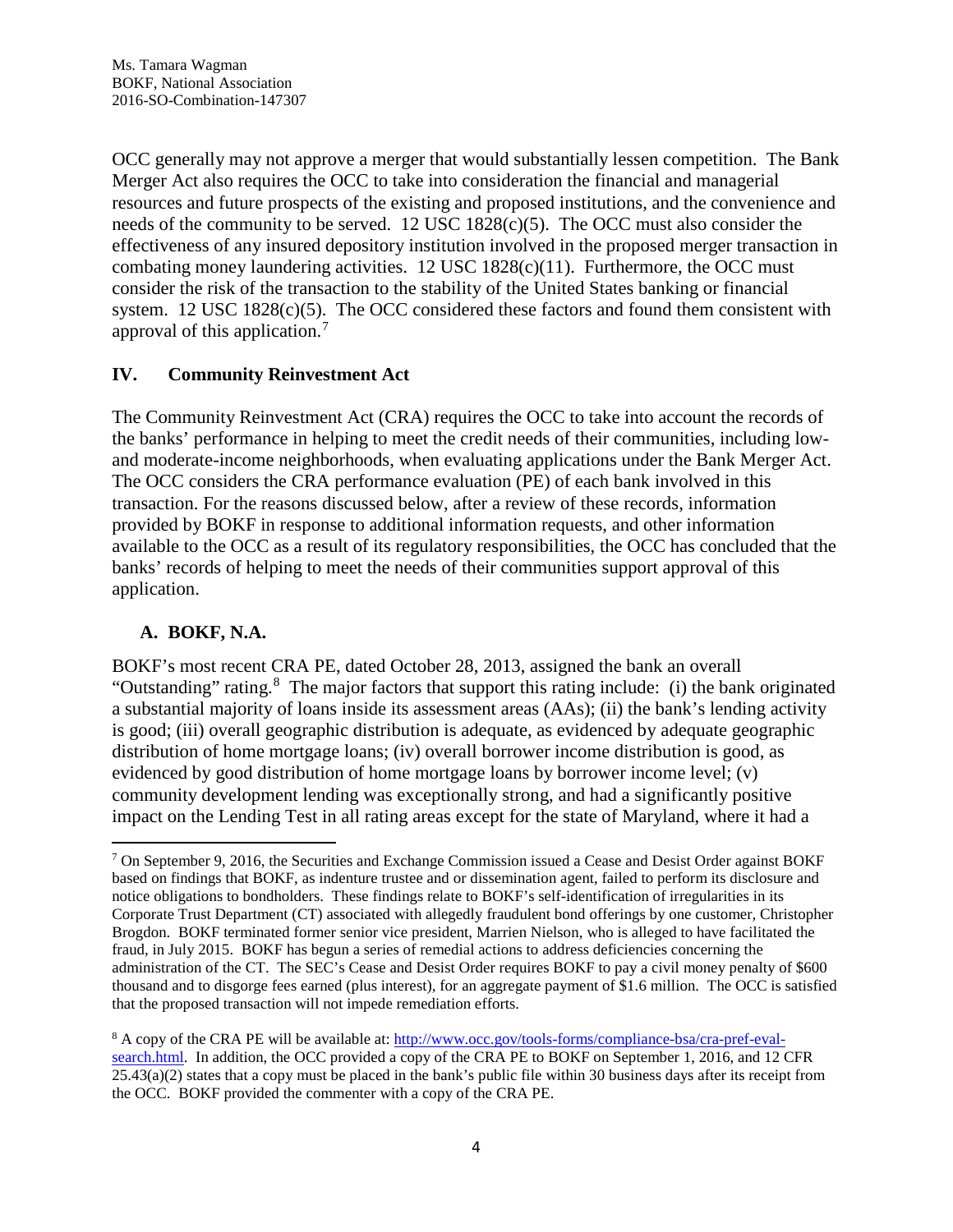positive impact;<sup>[9](#page-4-0)</sup> (vi) the bank's overall investment performance is considered excellent;<sup>[10](#page-4-1)</sup> (vii) overall branch delivery systems are accessible to all portions of the bank's AAs, including lowand moderate-income geographies; and (viii) the bank provides an overall adequate level of community development services.

# **B. MBT**

MBT's most recent CRA PE, dated July 29, 2013, assigned the bank an overall "Satisfactory" rating.<sup>11</sup> MBT demonstrated a satisfactory commitment to community reinvestment that is supported by the following conclusions: (i) a substantial majority of the reviewed small business and home mortgage loans originated by the bank are within the bank's AA, reflecting an excellent commitment to meeting the credit needs of the AA; (ii) an analysis of small business and home mortgage loans demonstrates a poor penetration among businesses of different sizes and to borrowers of different incomes given the bank's business focus in the AA; (iii) an analysis of the geographic distribution of small business and home mortgage loans demonstrates a reasonable dispersion of loans considering demographic information and the location of the bank's offices within the AA; (iv) the bank's average net loan-to-deposit ratio reflects a reasonable willingness to provide credit given the bank's size, financial condition, and AA credit needs; and (v) the bank's community development performance demonstrates adequate responsiveness to community development needs in its AA through community development loans, qualified investments, and community development services, considering the bank's capacity and the need and availability of such opportunities for community development in the bank's AA.

#### **V. Public Comments and Analysis**

The Board of Governors of the Federal Reserve System (FRB) received a public comment related to the proposed transaction, which was forwarded to the OCC for consideration in its decision process. The comment addresses BOKF's record of helping to meet the needs of its community, particularly its home mortgage lending to African Americans and Latinos. [12](#page-4-3) In

<span id="page-4-0"></span><sup>&</sup>lt;sup>9</sup> Loans primarily supported affordable housing initiatives, activities that promoted economic development in the AAs, and activities that revitalized or stabilized low- and moderate-income census tracts.

<span id="page-4-1"></span> $10$  Investments primarily supported housing, community services, and economic development. Investments were responsive to the identified needs in the defined communities.

<span id="page-4-2"></span><sup>&</sup>lt;sup>11</sup> MBT was evaluated for CRA purposes as an intermediate small bank. The CRA PE ratings were based on a review of the bank's Home Mortgage Disclosure Act (HMDA) data for 2011 and 2012 and a sample of the bank's small business loans originated in the 12 months prior to the date of the examination. A copy of the CRA PE is available at: [https://www5.fdic.gov/crapes/2013/09387\\_130729.PDF.](https://www5.fdic.gov/crapes/2013/09387_130729.PDF)

<span id="page-4-3"></span> $12$  The commenter also referenced a 2010 anonymous posting on a non-bank internet forum in which an alleged customer of BOKF alleged that BOKF failed to honor a request to close the account. Due to the lack of detail, OCC could not verify the information contained in the posting. BOKF currently has an enterprise wide compliance function. BOKF further represented that it currently completes compliance risk assessments at least annually and escalates findings to the appropriate level of management.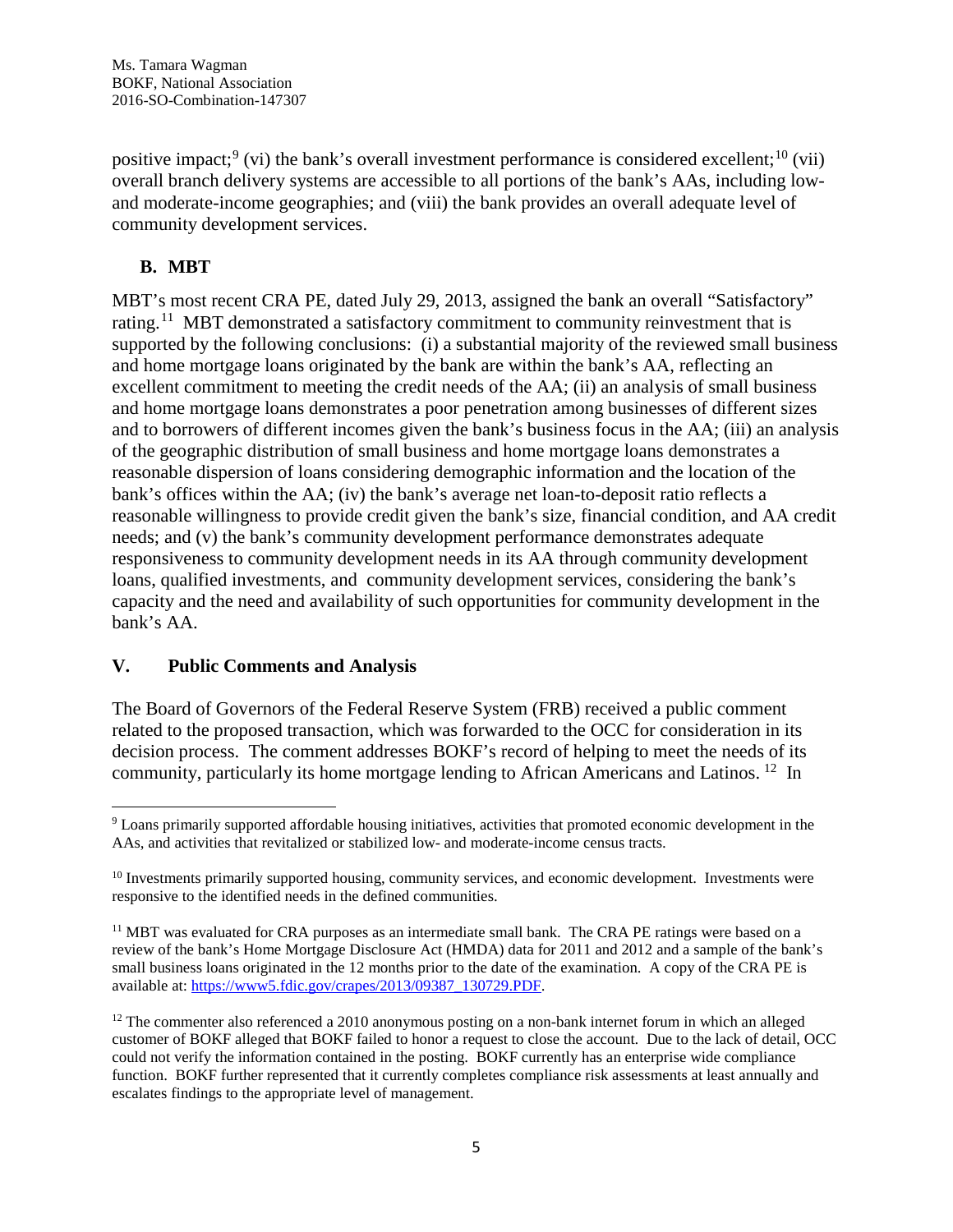addition, the OCC received a second comment from the same commenter that noted that BOKF had received Low Satisfactory lending test ratings in the states of Texas (TX), Arizona (AZ), and Maryland (MD) and Low Satisfactory service test ratings in Arkansas (AR), Colorado (CO), and Maryland.

The commenter, citing 2014 HMDA data, expressed concerns regarding BOKF's home mortgage lending practices, alleging that the bank has a weak record of lending to people of color and lower income people. Specifically, the commenter asserted that in the Kansas City, Kansas (KS)/Missouri (MO) (Kansas City) Multistate Metropolitan Statistical Area (MMSA), Houston, TX (Houston) Metropolitan Statistical Area (MSA), and Phoenix, AZ MSA (Phoenix MSA), BOKF has a low level of lending to African Americans and Latinos. In addition, in the Houston MSA and Phoenix MSA the commenter asserted that in certain loan categories BOKF had higher denial rates for African American and Latino applicants than for white applicants.

Based on these concerns, the commenter requested an extension of the FRB's and the OCC's comment period and that public hearings on the proposed transaction be held and the application denied. The OCC has carefully considered the commenter's concerns as they relate to the statutory and regulatory factors considered by the OCC when reviewing an application under the Bank Merger Act. These concerns are addressed below.

#### **A. CRA Performance**

As mentioned above, pursuant to the requirements of the CRA, the OCC considers the record of the banks' performance in helping to meet the credit needs of their communities, including lowand moderate-income neighborhoods, when evaluating applications under the Bank Merger Act. The banks' overall CRA performance is summarized above.

The commenter raised general concerns regarding BOKF's state CRA ratings of "Low Satisfactory" for at least one of the CRA performance tests for the states identified in the comment letter. Appendix A to 12 CFR 25 explains, for purposes of the CRA, the circumstances under which a bank's performance will be rated "Low Satisfactory" for the lending and service tests.[13](#page-5-0) Notably, Appendix A to 12 CFR 25 provides that "[a] bank's performance need not fit

<span id="page-5-0"></span><sup>&</sup>lt;sup>13</sup> A bank's performance will be rated "Low Satisfactory" for the lending test if, in general, the bank demonstrates: (i) adequate responsiveness to the credit needs of its AAs; (ii) an adequate percentage of its loans were made in its AAs; (iii) an adequate geographic distribution of loans in it AAs; (iv) an adequate distribution of loans among individuals of different income levels and businesses (including farms) of different sizes, given the product lines offered by the bank; (v) an adequate record of serving the credit needs of highly economically disadvantaged areas in its AA, low-income individuals, or businesses (including farms) with gross annual revenues of \$1 million or less, consistent with safe and sound operations; (vi) limited use of innovative or flexible lending practices; and (vii) an adequate level of community development loans. A bank's performance under the CRA will be rated "Low Satisfactory" for the service test, if, in general, the bank demonstrates that: (i) its service delivery systems are reasonably accessible to geographies and individuals of different income levels in its AA; (ii) its record of opening and closing branches has generally not adversely affected the accessibility of its delivery systems, particularly in low- and moderate-income geographies and to low- and moderate-income individuals; (iii) its services do not vary in a way that inconveniences its AAs, particularly, low- and moderate-income geographies and low- and moderateincome individuals; and (iv) it provides an adequate level of community development services. *See* 12 CFR 25, App.  $A(b)(1)(iii)$ ,  $(b)(3)(iii)$ .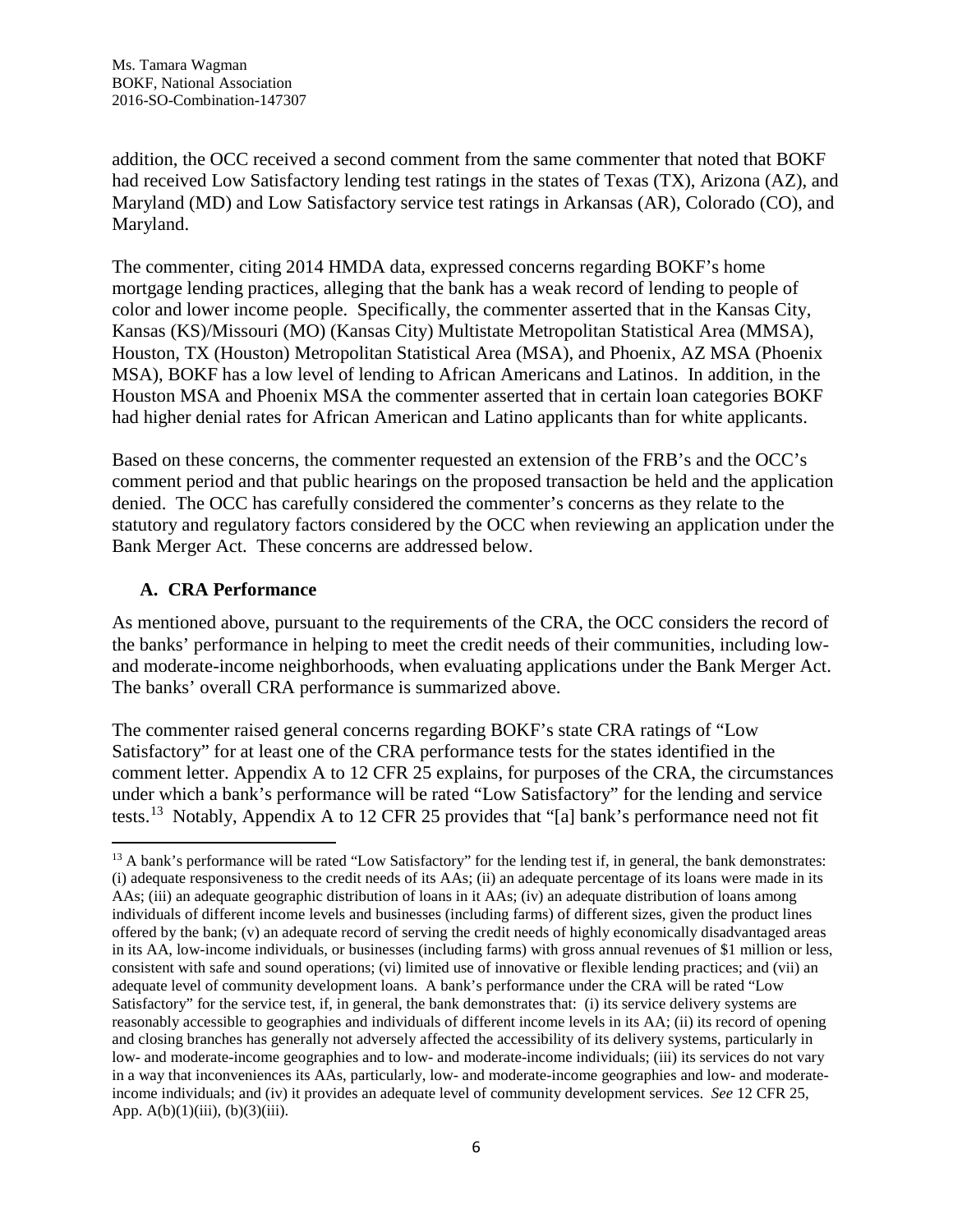each aspect of a particular rating profile in order to receive that rating, and exceptionally strong performance with respect to some aspects may compensate for weak performance in others."[14](#page-6-0) When considering a bank's CRA performance in a particular AA, the OCC also considers the performance context, which includes consideration of the demographic data of the bank's AA; information related to lending, investment, or service opportunities in the bank's AA; the bank's product offerings and business strategy; the institutional capacity and constraints of the bank, the economic climate, safety and soundness limitations, and any other factors that significantly affect the bank's ability to provide lending, investments, and services in its AA. In each state and for each test that the commenter referenced in its second comment letter, the OCC determined that BOKF's performance met the criteria required to receive a Low Satisfactory rating for purposes of the CRA. Despite these "Low Satisfactory" ratings, BOKF received an overall "Outstanding" rating based on its aggregate performance in all of its rating areas, which include seven states and one MMSA weighted to account for the percent of deposits, number of branches, and lending activity.<sup>[15](#page-6-1)</sup>

The commenter also raised specific concerns about home mortgage lending practices in three areas where BOKF has AAs: the Kansas City MMSA, the Houston MSA, and the Phoenix MSA. In its most recent CRA PE, BOKF received an overall "Outstanding" rating in the Kansas City MMSA based on its performance in its Kansas City AA, which comprised Johnson County, KS, Wyandotte County, KS, and Jackson County, MO. This rating was based on BOKF's "Outstanding" rating on the lending test, "Outstanding" rating on the investment test, and "Low Satisfactory" rating on the service test. As of the most recent CRA PE, BOKF had three fullservice branches and one deposit taking automated teller machine (ATM) in the Kansas City AA. The "Low Satisfactory" service test rating was attributed, in part, to adequate branch distribution in the AA when considering BOKF's very limited presence in the AA. As a result of the proposed transaction, MBT's four branches will be added to BOKF's Kansas City AA, increasing the size of the AA to include Clay County, MO and Platte County, MO.

For the Houston MSA, BOKF's CRA PE states that in the Houston AA, its lending activity was adequate, overall geographic distribution of home purchase loans was poor, geographic distribution of small loans to businesses was adequate, overall distribution of home mortgage loans by income level of the borrower was adequate, and overall penetration of small loans to small businesses was poor. However, the CRA PE also states that BOKF was a leader in making community development loans in Texas. In the Houston AA, the CRA PE states that community development lending was exceptionally strong, and had a significantly positive impact on lending performance, which compensated for overall poor retail lending performance. For the investment test, BOKF received a "High Satisfactory" rating for the state of Texas, based in part on the investments in the Houston AA, which the CRA PE noted demonstrated adequate

 $\overline{a}$ 

<span id="page-6-0"></span><sup>14</sup> 12 CFR 25, App. A(a)(2).

<span id="page-6-1"></span><sup>&</sup>lt;sup>15</sup> A low satisfactory rating by itself does not provide a basis for denying or conditioning an application. Moreover, as noted above, BOKF has an overall "Outstanding" rating based on the aggregate performance in all of its rating areas.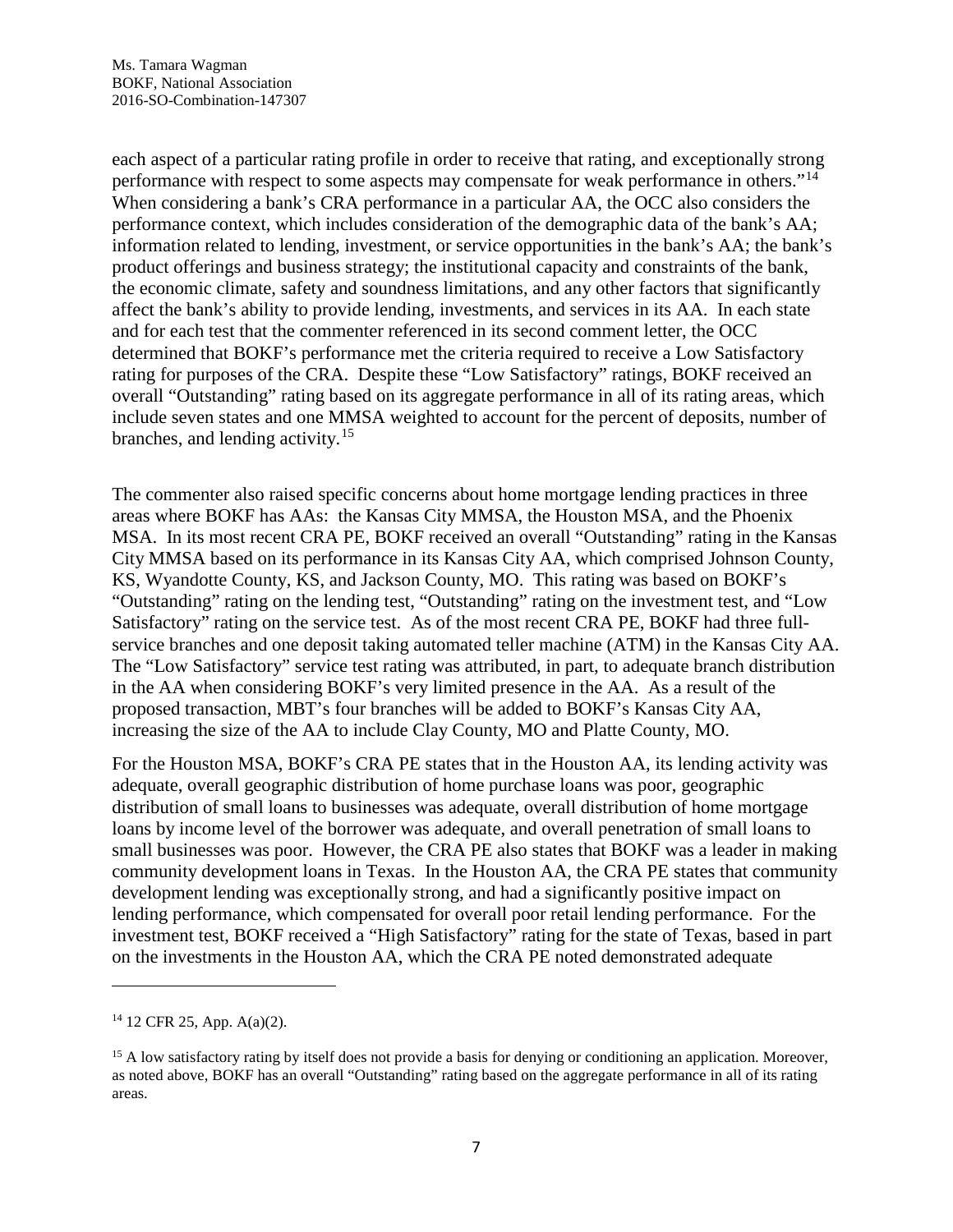responsiveness to AA community development needs based on the volume and type of affordable housing investments. For the service test, the CRA PE states that BOKF's branch distribution in the Houston AA was adequate, when considering near-to-branches.<sup>16</sup> The Houston MSA will not be impacted by the proposed transaction.

Within the Phoenix MSA, BOKF designated Maricopa County, AZ as an AA. The CRA PE states that, based on BOKF's performance in its Phoenix AA, BOKF received a "Low Satisfactory" rating on the lending test, a "High Satisfactory" rating on the investment test, and a "High Satisfactory" rating on the service test. The major factors that support the "Low Satisfactory" lending test rating were: (i) an adequate level of lending for home mortgage loans and small loans to businesses; (ii) an overall very poor geographic distribution of loans, as shown by very poor distribution of home mortgage loans; (iii) an overall adequate borrower distribution of loans, as shown by adequate distribution of home mortgage loans; and (iv) a significantly positive level of community development loans that were responsive to community needs. The Phoenix MSA will not be impacted by the proposed transaction.

BOKF represented that it continues to develop its CRA program and evaluate CRA performance to determine if there are opportunities for improvement. To this end, BOKF represented that it has created a CRA Committee which was chartered and met for the first time on March 25, 2015, and continues to meet quarterly with senior management participation. BOKF represented that the CRA Officer serves as the Chairperson of the CRA Committee and that the role of the CRA Committee is to review current CRA performance levels and underlying CRA and HMDA data quality and integrity, communicate with key stakeholders, assess the risk and impact of CRA and HMDA performance levels, facilitate planning and resources, and report progress to the Compliance Committee for escalation, as necessary. Moreover, to ensure that CRA ratings are maintained at a level that is acceptable to the Board of Directors, the CRA Committee will: (i) identify current trends and propose recommended changes to strategic initiatives; (ii) identify compliance risks; and (iii) evaluate results of initiatives and business plans, business models, and strategies. BOKF stated that the CRA Committee functions as an advisory body, while approval authority for CRA and Fair Lending initiatives is vested in the Fair Lending Steering Committee. BOKF represented that several of the CRA Committee's recommended initiatives have been implemented.<sup>[17](#page-7-1)</sup>

<span id="page-7-0"></span><sup>&</sup>lt;sup>16</sup> The CRA PE states that near-to branches are those in middle- or upper-income census tracts that are within onehalf mile of a low- or moderate-income geography. Our evaluation of the proximity of these branches included consideration of available and affordable public transit systems within the AA, and the absence of physical barriers, such as water or highways, that might obstruct convenient access to the branch.

<span id="page-7-1"></span><sup>&</sup>lt;sup>17</sup> For example, BOKF stated that it implemented the CRA Committee's recommendation that the bank assist Habitat for Humanity with setting up a process to begin selling loans to financial institutions and was the first purchaser of ten loans in majority minority or low- or moderate-income census tracts. BOKF stated that it worked with Habitat for Humanity to put loan packages together so they would be able to sell loans to other financial institutions.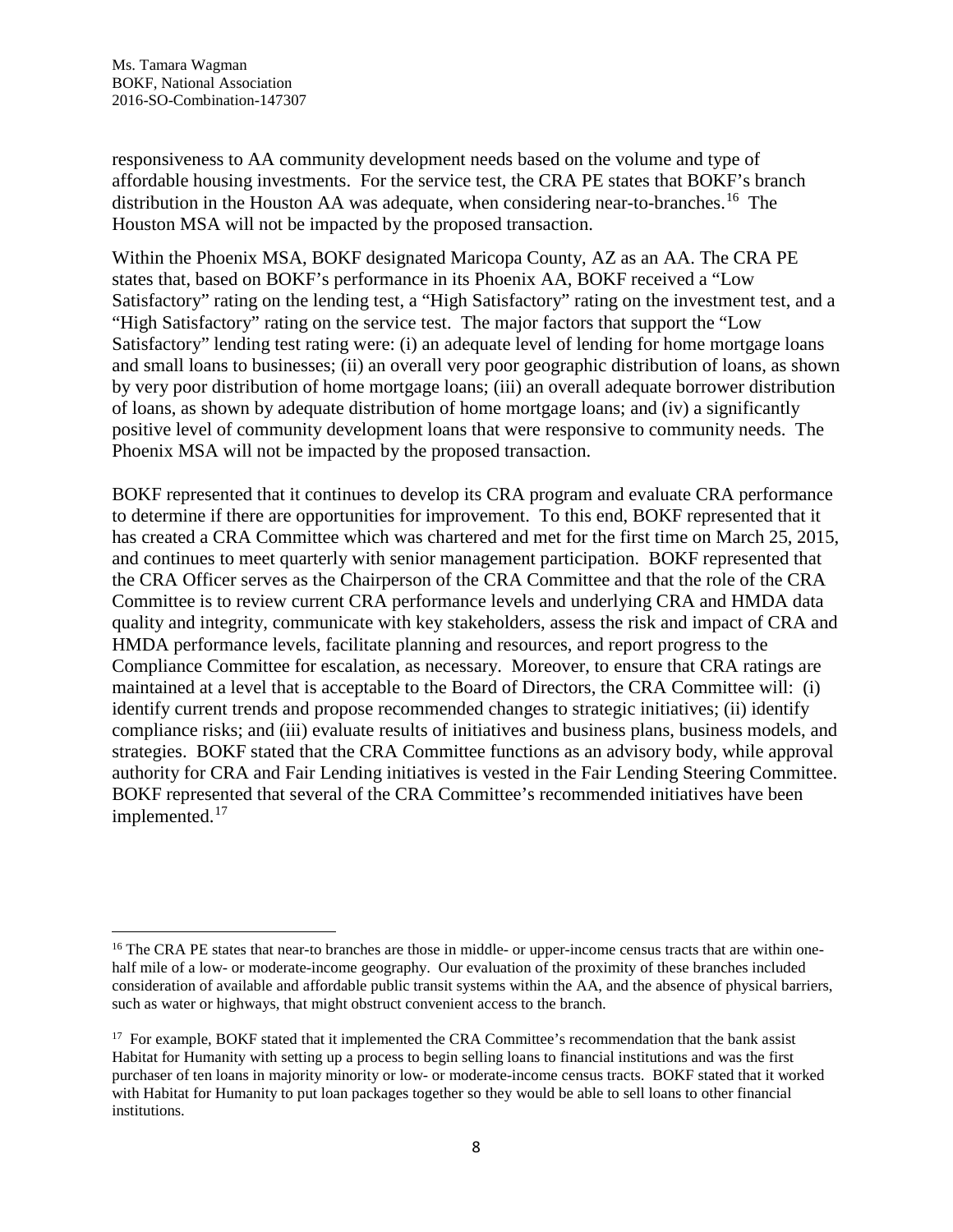#### **B. Convenience and Needs Analysis**

In addition to reviewing the banks' past records of performance, as documented in their respective CRA PEs, the OCC considers "the probable effects of the business combination on the convenience and needs of the community served."  $12 \text{ CFR } 5.33(e)(1)(ii)(C)$ . The OCC's convenience and needs analysis considers any planned branch closures or reductions in services following the proposed transaction and the likely impact on the community. 12 CFR  $5.33(e)(1)(ii)(C)$ . The OCC also considers additional relevant factors, including the resulting national bank's ability and plans to provide expanded or less costly services to the community. 12 CFR 5.33(e)(1)(ii)(C).

BOKF represented that it has no plans to close or consolidate existing branches of either institution following consummation of the proposed transaction. As discussed above, MBT's four branches will be added to BOKF's Kansas City AA, and BOKF will expand its AA to include Clay County, MO and Platte County, MO. Thus, BOKF represented that the proposed transaction will provide benefits to the community such as, access to a broader range of customers, and a deeper pool of talent with which to serve the Kansas City market. Further, BOKF has asserted that the additional branches acquired as a result of the proposed transaction will allow for greater opportunities to serve low- and moderate-income and minority consumers.

With regard to deposit products and services, BOKF represented that it will map MBT's customers into BOKF products. In comparing the product offerings of both institutions, based on the information provided by BOKF, it appears that certain customers will experience increased account fees and elimination of the interest bearing feature of their accounts following consummation of the proposed transaction.[18](#page-8-0) However, BOKF represented that there are several options for consumers to obtain fee waivers that may enable customers to eliminate the fees associated with their accounts. Further, when comparing the full spectrum of MBT's and BOKF's deposit and lending products, following consummation of the proposed transaction, MBT customers will have access to a range of deposit products and to additional lending products with beneficial features, including features that may benefit low- and moderate-income individuals. BOKF stated that it provides multiple options for consumers to obtain financial services.<sup>[19](#page-8-1)</sup> allowing the consumer to choose the most convenient delivery channel.

BOKF asserted that it has a variety of residential lending products that benefit low- and moderate-income and minority individuals and geographies. Specifically, BOKF represented that it participates in several government sponsored lending programs.<sup>[20](#page-8-2)</sup> BOKF also represented

<span id="page-8-0"></span><sup>&</sup>lt;sup>18</sup> BOKF represented that following consummation of the proposed transaction and conversion of the banks' systems, it will waive transaction account fees for all MBT customers for two statement cycles.

<span id="page-8-1"></span><sup>&</sup>lt;sup>19</sup> BOKF represented that it delivers financial products and services through retail branch delivery, 24-hour ExpressBank (phone), online banking, mobile banking, internet banking site, loan production office locations, and LMI lenders meeting clients at community organization locations.

<span id="page-8-2"></span><sup>&</sup>lt;sup>20</sup> BOKF represented that it offers the following loan programs: (i) Fannie Mae's HomeReady program – a low down payment program that allows 97 percent loan-to-value with fixed rate 15, 20, and 30 year fully amortizing loans; (ii) Freddie Mac loan program – a loan program offering 10, 15, 20, and 30 year fully amortizing loans; (iii)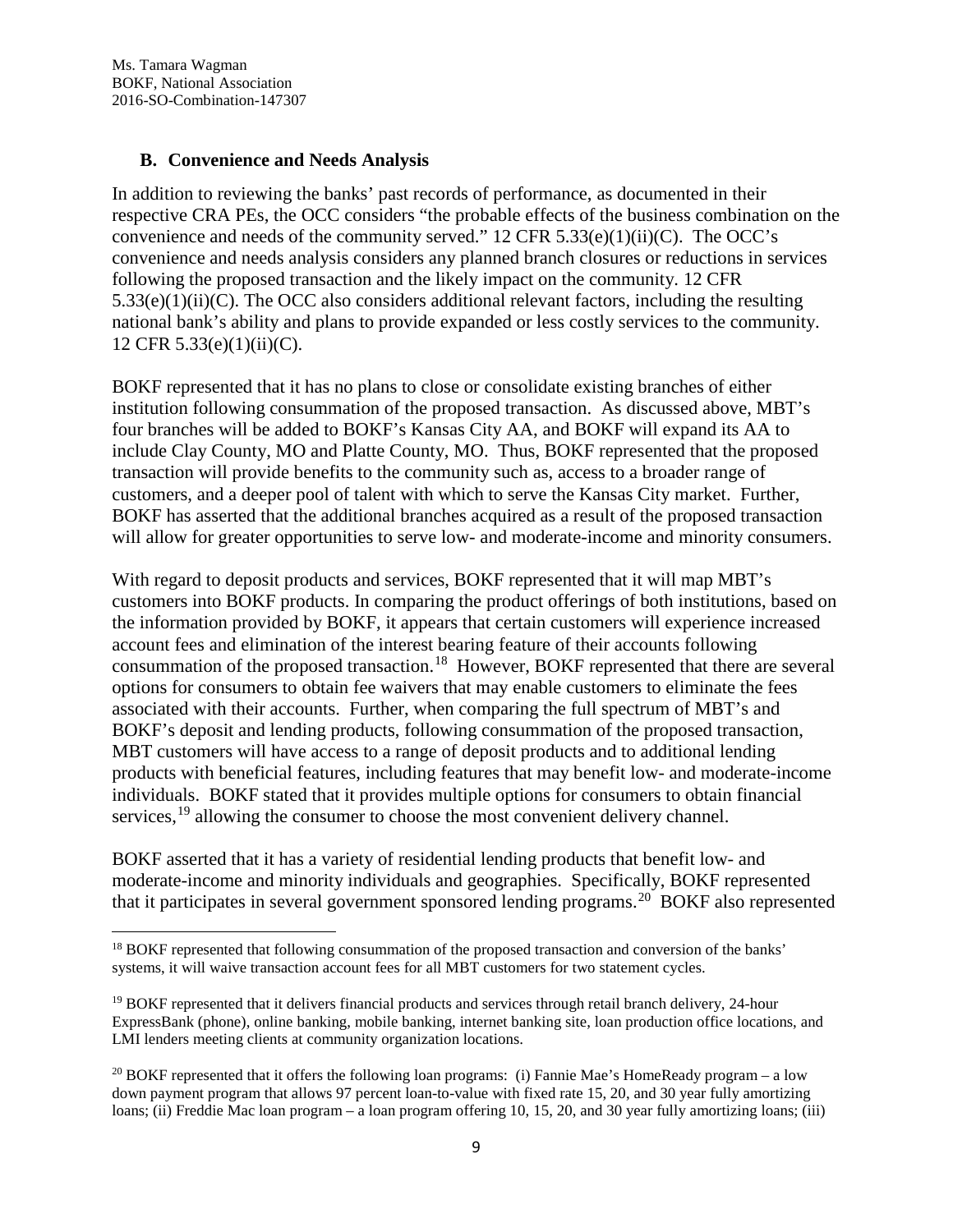$\overline{a}$ 

that it partners with numerous entities to provide down payment assistance and financial support for affordable housing. In addition, BOKF represented that it intends to continue or increase the level of lending to small businesses by retaining and building upon MBT's small business operating model.

BOKF represented that beginning in 2011, it started focusing on some of its markets (Tulsa, OK; Dallas, TX; Fort Worth, TX; and Kansas City) to increase low- and moderate-income lending penetration levels through its mortgage division by creating a compensation package for loan officers dedicated to low- and moderate-income lending, hiring specialized loan officers dedicated to low- and moderate-income lending, and providing discounted pricing for loans secured by properties located in low- and moderate-income census tracts. BOKF represented that the low- and-moderate income lender initiative is ongoing and additional loan officers dedicated to low- and moderate-income lending are being hired. These loan officers are involved in the community organizations serving low- and moderate-income borrowers and have opportunities to meet with the borrower, discuss products and services, and assist the borrower when they are completing an application. To measure the effectiveness of these loan officers, BOKF represented that its Fair Lending Steering Committee and mortgage division management review at least quarterly the low- and moderate-income lending levels in each market compared to the target goal percentage and aggregate peer lending performance. BOKF represented that its loan officers dedicated to low- and moderate-income lending create an enhanced focus on lowand moderate-income census tract by engaging in activities that include low- and moderateincome borrower and census tract outreach efforts, community organization partnerships, program development, homebuyer training, and general involvement within the bank's communities and at BOKF branches.

Additionally, BOKF stated that it is in the process of hiring two loan officers dedicated to lowand moderate-income lending in Phoenix, AZ, two such loan officers in Houston, one such loan officer in Oklahoma City,  $\overrightarrow{OK}$ , and one such loan officer in Tulsa, OK.<sup>21</sup> Moreover, BOKF stated it has employed a loan officer dedicated to low- and moderate-income lending in its Kansas City AA since 2007. BOKF further represented that the Kansas City loan officer dedicated to low- and moderate-income lending is active in community organizations providing assistance to underserved communities, including assistance in financing homes for low- and moderate-income households and in low- and moderate-income neighborhoods in Kansas City.[22](#page-9-1) BOKF asserted that it will have more opportunities to impact low- and moderate-income

United States Department of Housing and Urban Development's 184 Loan program – a loan program that benefits Native American tribal members and offers purchase money and refinance fixed-rate 25 and 30 year fully amortizing loans; (iv) Federal Housing Administration products – a loan program offering fixed rate 25 and 30 year loans with a 620 minimum FICO score; (v) Veteran's Administration products; and (vi) United States Department of Agriculture Rural Development products.

<span id="page-9-0"></span><sup>&</sup>lt;sup>21</sup> In furtherance of these hiring plans, BOKF represented that it has hired two loan officers dedicated to low- and moderate-income lending in the last 45 days, one in Houston, TX, and one in Oklahoma City, OK, and is actively recruiting for the remaining positions.

<span id="page-9-1"></span> $^{22}$  BOKF represented that the program has provided more than \$950,000 in grants and \$4,434,000 for first mortgages through the Neighborhood Stabilization Plan program.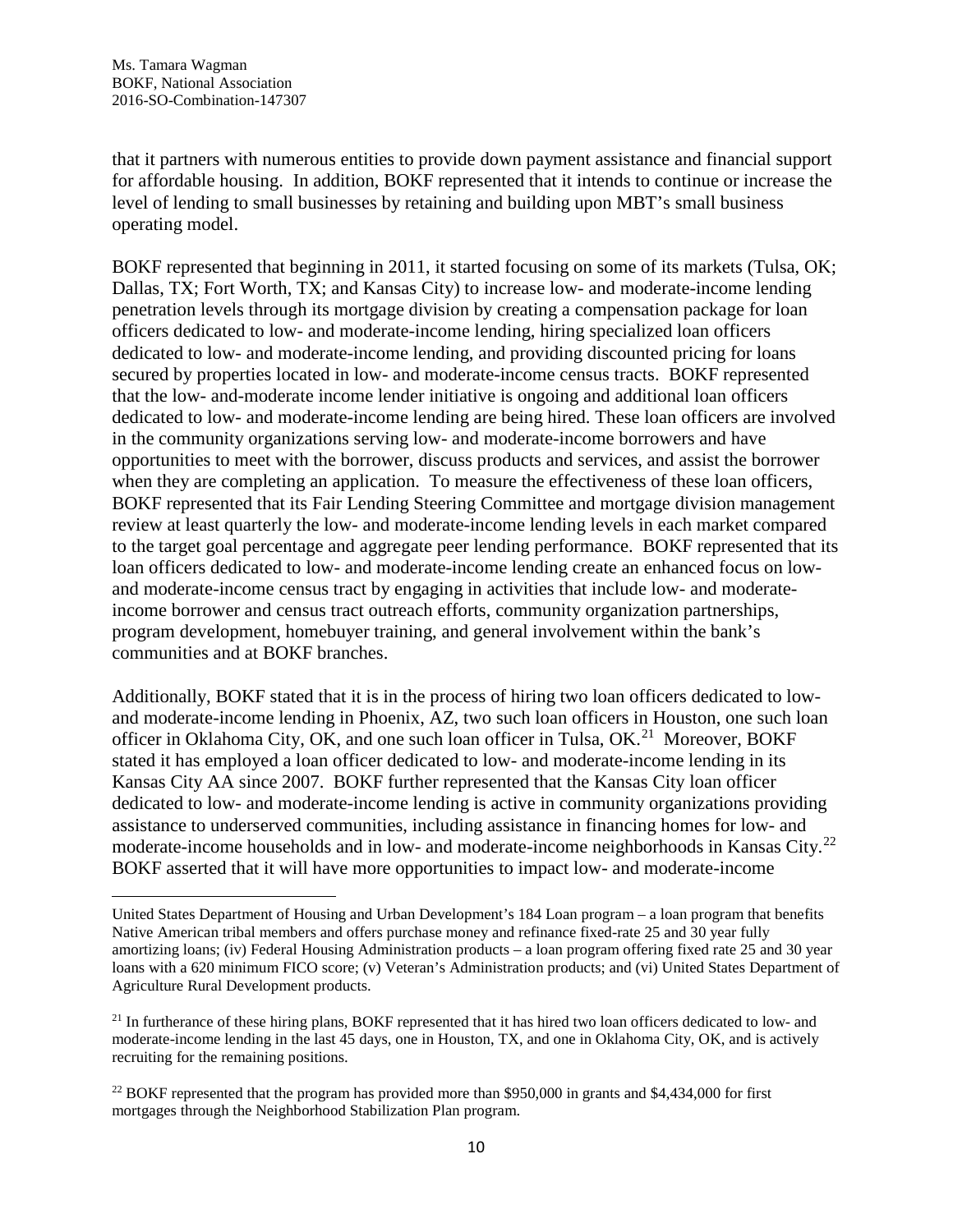communities in Kansas City as it expands its footprint through the acquisition of MBT. Further, BOKF represented that the proposed transaction will bring additional mortgage lending personnel into the communities currently served by MBT. Further, BOKF represented that in April 2016, its Fair Lending Steering Committee approved target lending goals for low- and moderate-income and minority borrowers and communities in Tulsa, OK; Oklahoma City, OK; Dallas, TX; Fort Worth, TX; Houston, TX; Denver, CO; Albuquerque, NM; Kansas City; Phoenix, AZ; and Fayetteville, AR.

In addition to its deposit and lending products, BOKF serves its community through its community development activities. In the Kansas City AA, BOKF's CRA PE stated that the bank had a significantly positive level of community development loans that were responsive to community needs, an excellent level of qualifying investments, grants, donations that were responsive to community needs, and an adequate level of community development services that were responsive to community needs. BOKF represented that since its last CRA PE, it has originated two affordable housing loans in its Kansas City AA for a total of approximately \$5.78 million. In addition, BOKF represented that since its last CRA PE it has originated the following community development loans that have had a substantial impact on the Kansas City AA: (i) a \$74,000 credit to construct eight housing units in a low-income census tract and Urban Renewal Zone for persons with the late stages of HIV/AIDS; (ii) a \$15.98 million working capital revolving line of credit to a wholesale food company that supported the creation and retention of over 1,000 permanent jobs; (iii) a \$5.7 million low income housing tax credit loan to construct a 72-unit complex, of which 75 percent will have restricted rent for individuals earning less than 60 percent of the area median household income and one unit will be a rent-free homeless unit; and (iv) a \$2.1 million credit facility to purchase owner-occupied commercial real estate as part of a business purchase for a property located in a low-income census tract, a City of Kansas City Enterprise Zone, and a Small Business Administration HUBZone, for which the borrower retained all employees and will hire an additional two to four employees. Further, BOKF represented that its Community Development Banking Group (CDBG) pursues innovative, affordable housing opportunities with the purpose of providing credit funds for the development of affordable housing for low- and moderate-income individuals.[23](#page-10-0) 

BOKF stated that it is still in the process of determining which MBT relationships with community organizations will be maintained. However, BOKF noted that it currently supports several of MBT's existing partners. Further, BOKF represented that it has already identified affordable housing needs in the East Village area of Kansas City located east of the downtown MBT branches as a community development need within the Kansas City community.

In addition to the community development needs of the Kansas City community previously served by MBT and those identified by BOKF, that it partners with multiple organizations in each market through donations and services. For example, BOKF represented that it participates with the Federal Deposit Insurance Corporation's Alliance for Economic Inclusion in both

<span id="page-10-0"></span><sup>&</sup>lt;sup>23</sup> BOKF represented that CDBG utilizes layered financing sources including: (i) Federal Home Loan Bank Programs; (ii) State Housing Finance Authorities; (iii) Low Income Housing Tax Credits; and (iv) New Market Tax Credits.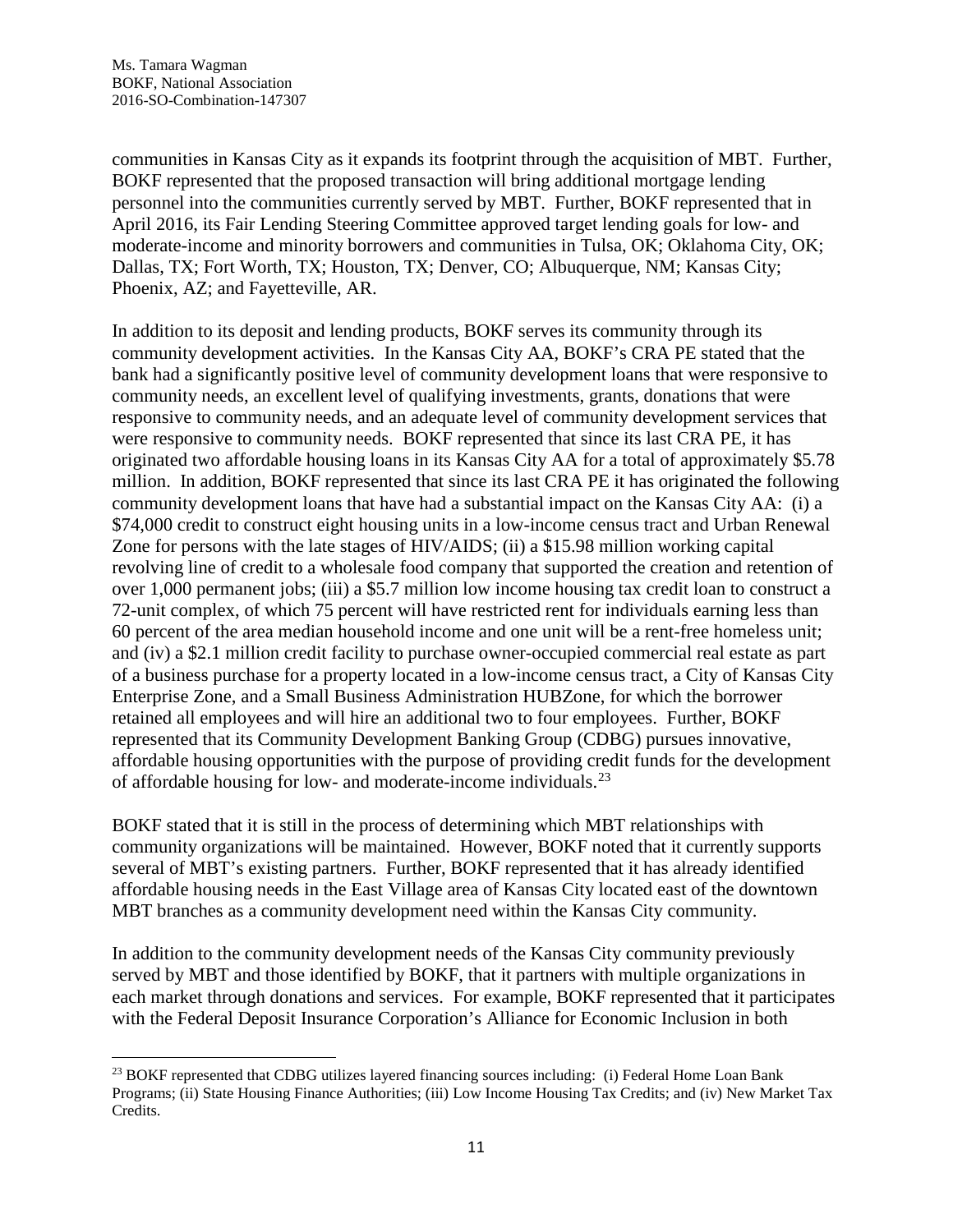Northeastern Oklahoma and Kansas City regions, which provides access to banking services for consumers and small business owners. BOKF further represented that it provides grants to the Tulsa Economic Development Corporation. Additionally, BOKF partners with the Community Action Agency (CCA) of Oklahoma City by providing grants for CAA's Individual Development Account (IDA) program, financial education, and maintaining IDA accounts for their clients.

BOKF represented that it chartered a Community Development Advisory Committee in Kansas City on March 28, 2016. BOKF represented that the Fair Lending Steering Committee also approved a recommendation to create community development advisory committees in each of the bank's major markets by identifying at least three community organizations willing to attend periodic meetings with the CRA Officer and market leaders to discuss community needs, and how BOKF may be able to help meet those needs. BOKF represented that the Community Development Advisory Committee is slated to meet in the first quarter of 2017 and that this would be an opportunity to introduce the combined entity to the community. BOKF further represented that it plans to use this meeting to identify other credit needs in the community surrounding MBT branches.

# **C. Fair Lending**

The commenter, relying on 2014 HMDA data, expressed concern regarding BOKF's level of lending to African American and Latino borrowers in the Kansas City MMSA, Houston MSA, and Phoenix MSA. In addition, the commenter expressed concern that the denial rates for African American borrowers and Latino borrowers were higher than the denial rates for white borrowers in certain loan categories in the Houston MSA and Phoenix MSA.

Regarding the lending concerns raised by the commenter, it should be noted that HMDA data alone are not adequate to provide a basis for concluding that a bank is engaged in lending discrimination, or to indicate whether its level of lending is sufficient. Specifically, HMDA data do not take into consideration borrower creditworthiness, housing prices, collateral values, credit scores, and other factors relevant to each credit decision, nor do they fully reflect the range of a bank's lending activities and efforts. In addition, pursuant to 12 CFR 25.28(c), BOKF's CRA PE, dated October 28, 2013, states that the OCC did not identify evidence of discriminatory or other illegal credit practices with respect to this institution.

In responding to the commenter's concerns, BOKF represented that it has an enterprise-wide Fair Lending Compliance program designed to monitor fair lending risk and ensure compliance with fair lending laws. BOKF represented that key elements of the Fair Lending Compliance program include: (i) Board of Directors (Board) oversight; (ii) quarterly status reports to the Audit Committee of the Board that include updates to the Fair Lending Risk Assessment, reports of high risk issues, and past due remediation plans; (iii) management committee reporting, including updates to the Fair Lending Risk Assessment, CRA Community Development results,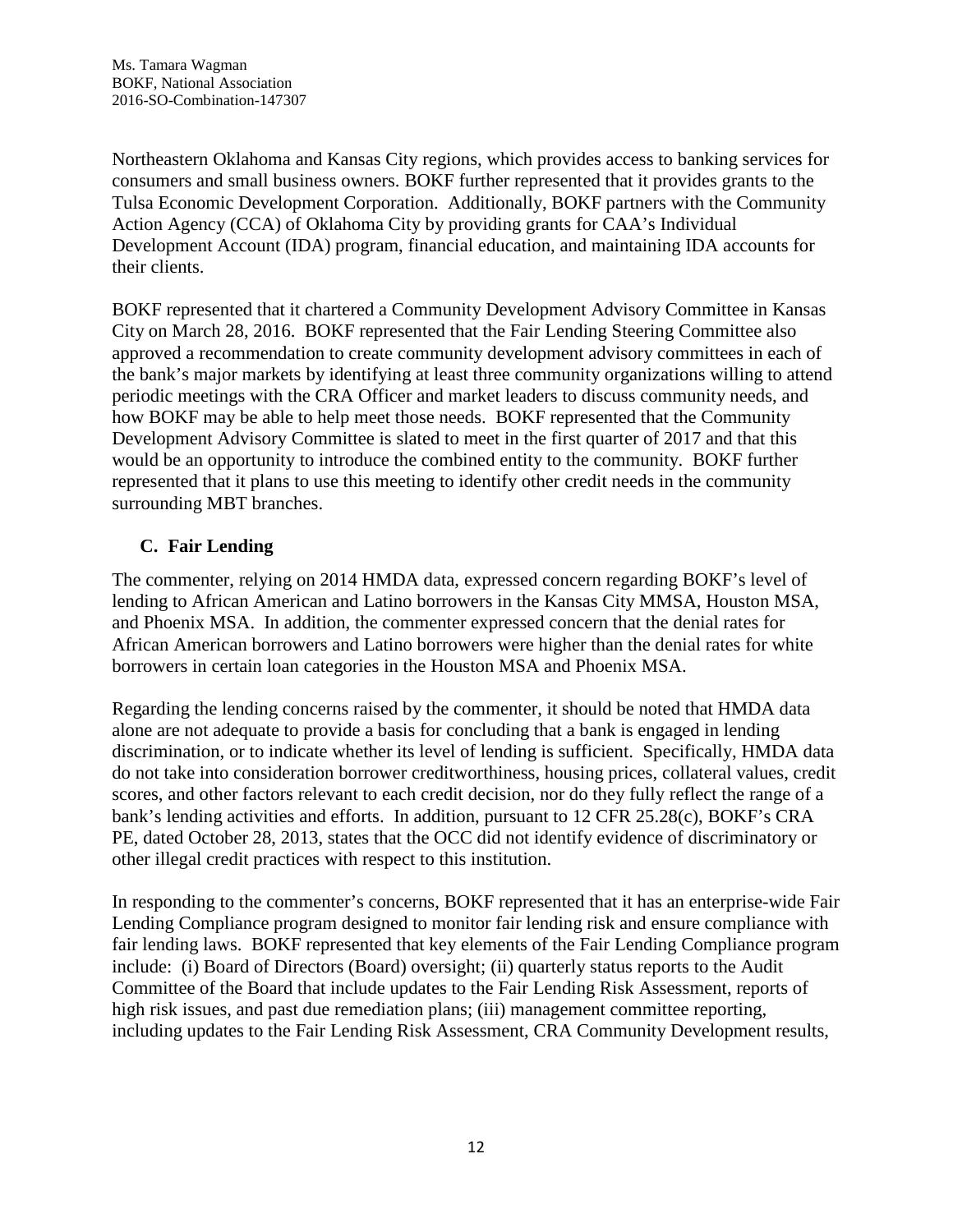reports of high risk issues, HMDA data testing results, and status of remediation plans;  $^{24}$  $^{24}$  $^{24}$  (iv) monitoring adherence to corporate policies;<sup>[25](#page-12-1)</sup> (v) regular monitoring by the Fair Banking group of customer complaints for potential fair lending concerns;<sup>[26](#page-12-2)</sup> (vi) Formal Remediation Procedures that outline the process requirements for risk rating fair lending issues and specify approval requirements associated with remediation plans; (vii) performing an enterprise-wide Fair Lending Risk Assessment, which is updated quarterly; (viii) monitoring of fair lending risk conducted pursuant to the BOKF's Fair Lending Monitoring program;<sup>[27](#page-12-3)</sup> (ix) a Third Party Due Diligence program that evaluates third party service providers that may present fair lending risk to the bank; and (x) comparative analysis to identify specific loans that may exhibit heightened fair lending risk.<sup>[28](#page-12-4)</sup>

BOKF represented that it has a range of residential lending products that benefit low- and moderate-income and minority individuals and geographies, discussed above. With regard to its marketing and outreach activities for its retail lending products, BOKF represented that its marketing efforts are generally directed to the whole market and do not target specific demographic groups. However, BOKF represented that in addition to its general marketing practices, marketing efforts have also been deployed through search engine marketing plans targeting zip codes with low- and moderate-income communities and majority-minority communities where potential applicants are directed to the BOKF website serving their market. BOKF also represented that it has engaged in targeted direct mail and email campaigns.

The commenter expressed specific concerns with regard to BOKF's lending practices in the Kansas City MSA, Houston MSA, and Phoenix MSA. In addition to its retail lending marketing efforts, in the Phoenix MSA, BOKF represented that its activities targeted to minority individuals and communities included sponsorships of the Arizona Latino Media Association, Creciendo Unidos, Local First Arizona Foundation – Fuerza Accelorator Program, and the Hispanic Chamber of Commerce. In the Houston MSA, BOKF represented that it has appointed

<span id="page-12-0"></span><sup>&</sup>lt;sup>24</sup> BOKF represented that it provides monthly status updates to the Compliance Committee and quarterly status updates to Executive Management via the Risk Council and quarterly status updates to the CRA Committee.

<span id="page-12-1"></span><sup>&</sup>lt;sup>25</sup> BOKF represented that its policy adherence monitoring includes the following areas: Fair lending; Fair Credit Reporting Act; Fair Debt Collection Practices Act; Equal Credit Opportunity Act; Loan Originator Compensation; HMDA; CRA; Unfair, Deceptive, and Abusive Acts or Practices; Complaint Management; and Servicing Policy for Mortgage Loans.

<span id="page-12-2"></span><sup>&</sup>lt;sup>26</sup> BOKF represented that when it identifies fair lending concerns through its monitoring of customer complaints, the Fair Banking group engages in an escalated complaint review process to independently investigate the matter. BOKF further represented that when an investigation leads to the identification of a fair lending issue, the Fair Banking group develops a remediation plan and monitors the remediation of any fair lending issues associated with customer complaints. In addition, BOKF represented that all remediation plans are reported to the Compliance Committee on a monthly basis.

<span id="page-12-3"></span><sup>&</sup>lt;sup>27</sup> BOKF represented that all relevant findings are incorporated into the Fair Lending Risk Assessment, and remediation plans are developed when indicated.

<span id="page-12-4"></span><sup>&</sup>lt;sup>28</sup> BOKF represented that findings from its comparative analysis are documented. Additionally, findings are communicated to the pertinent line of business and included in the Fair Lending Risk Assessment.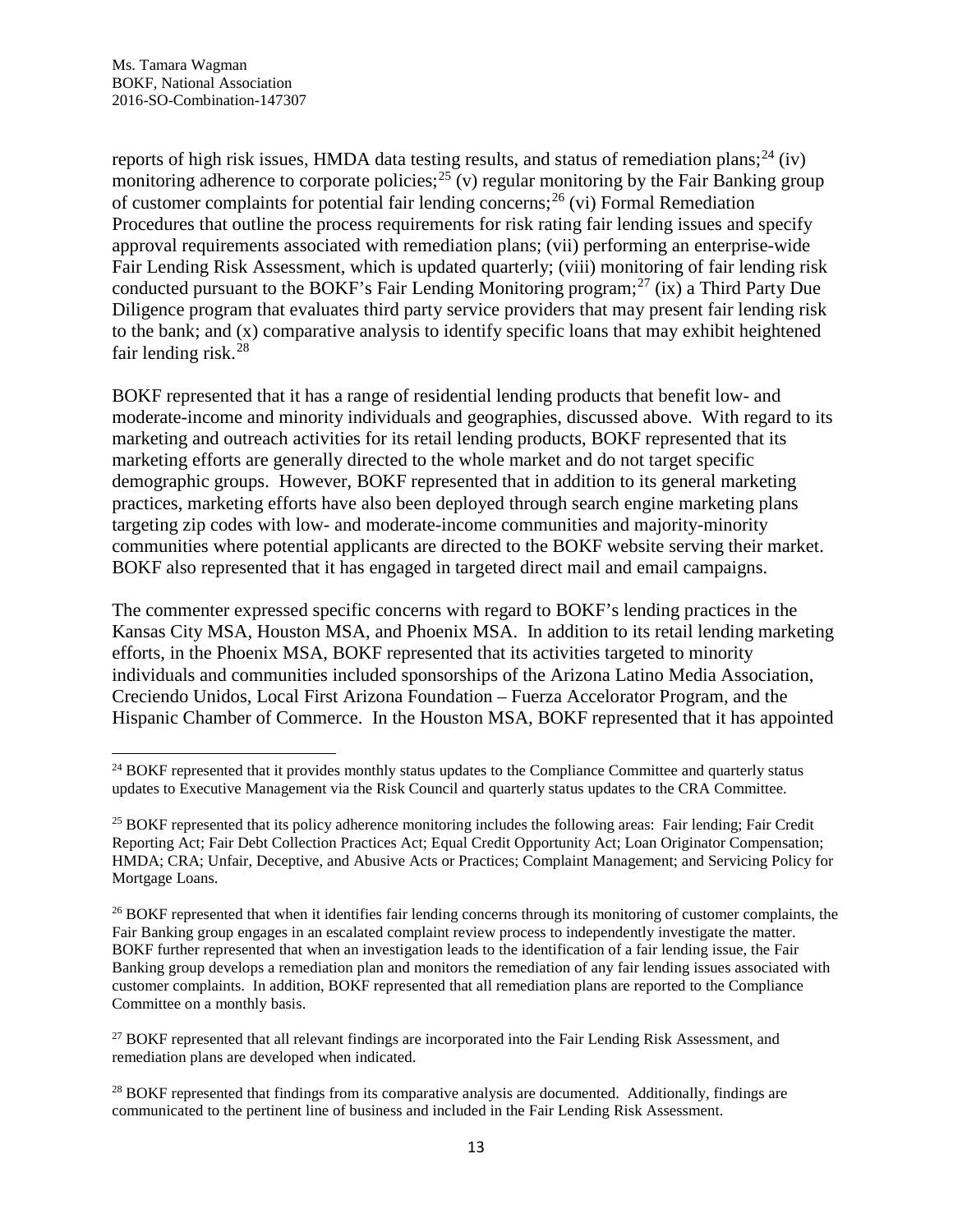an employee as Hispanic Market Coordinator to facilitate identifying and meeting the financial service needs of the Hispanic community by coordinating the outreach efforts of other Houston market retail bank employees. BOKF represented that in the Kansas City MMSA, its employees provided financial literacy classes to Spanish speakers through Community Housing of Wyandotte County. Further, in the Kansas City MMSA, BOKF represented that it expects that additional opportunities to serve the low- and moderate-income communities and majorityminority communities will arise through the efforts of the combined organization due to increased resource capacity from BOKF and the proximity of MBT's branches to low- and moderate-income communities and majority-minority communities. In addition, as discussed above, BOKF is in the process of hiring loan officers dedicated to low- and moderate-income lending and has established low- and moderate-income and minority lending goals in several of the markets it serves.

Lastly, in considering the proposed transaction, the OCC reviewed BOKF's 2014 HMDA data in the Kansas City MMSA, Phoenix MSA, and Houston MSA and found lending data that reflected proportions of lending to African Americans and Latinos that were not inconsistent with those alleged by the commenter.<sup>[29](#page-13-0)</sup> The OCC's review has not resulted in findings related to fair lending that warrant denial of the pending application. However, BOKF is subject to the OCC's ongoing supervision and any fair lending concerns identified in the course of the OCC's supervisory activities will be addressed as necessary and appropriate in accordance with any applicable statutes and regulations.[30](#page-13-1)

#### **A. Request for Extension of the Comment Period**

The commenter requested that the OCC extend the comment period and deny the application. The standard that the OCC applies to determine whether to extend a public comment period is set forth in 12 CFR 5.10(b)(2), which provides:

The OCC may extend the comment period if: (i) The applicant fails to file all required publicly available information on a timely basis to permit review by interested persons or makes a request for confidential treatment not granted by the OCC that delays the public availability of that information; (ii) Any person requesting an extension of time satisfactorily demonstrates to the OCC that additional time is necessary to develop factual information that the OCC determines is necessary to consider the application; or (iii) The OCC determines that other extenuating circumstances exist.

<span id="page-13-0"></span> $29$  A statistical analysis of the MSA-level HMDA data was not conducted due to the lack of a statistically relevant sample size.

<span id="page-13-1"></span><sup>&</sup>lt;sup>30</sup> Further, section 1025 of the Dodd-Frank Wall Street Reform and Consumer Protection Act assigns to the Consumer Financial Protection Bureau exclusive examination authority, and primary enforcement authority, to ensure compliance by banks and federal savings associations with Federal consumer financial laws, including the Equal Credit Opportunity Act, if the bank or federal savings association has more than \$10 billion in assets.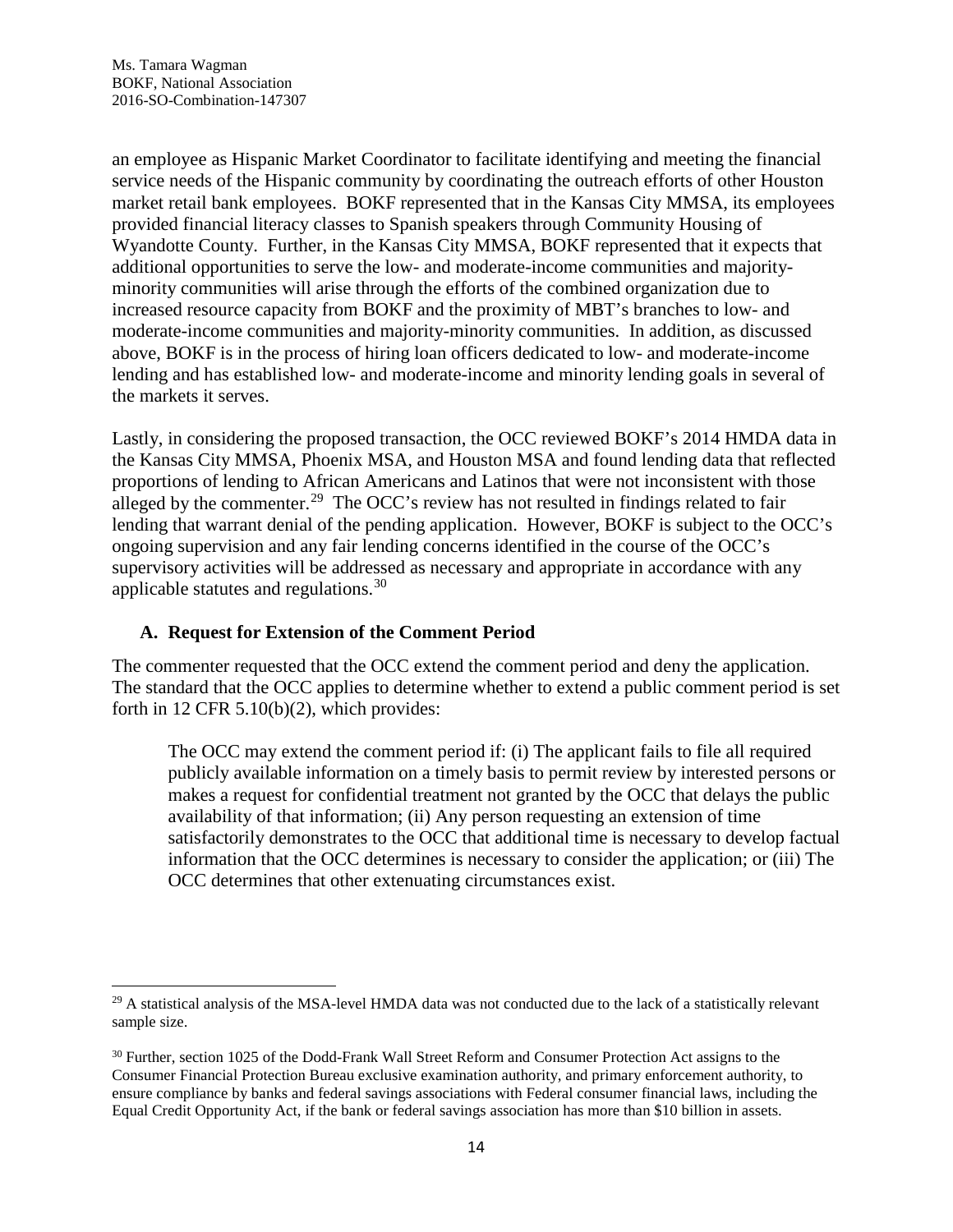After careful consideration, the OCC determined not to extend the public comment period.<sup>[31](#page-14-0)</sup> None of the reasons set forth in 12 CFR 5.10(b)(2) as justification for extending the comment period were evident in connection with this application.

# **B. Request for Public Hearing**

The commenter requested that the OCC hold a public hearing on the application. The standard that the OCC applies to determine whether to grant or deny a hearing request is set forth in 12 CFR 5.11(b), which provides:

The OCC generally grants a hearing request only if the OCC determines that written submissions would be insufficient or that a hearing would otherwise benefit the decisionmaking process. The OCC also may order a hearing if it concludes that a hearing would be in the public interest.

After careful consideration, the OCC has determined not to hold a public hearing. The OCC has thoroughly reviewed the public comments that were submitted and is not aware of any reason why the written comments are insufficient or why a public hearing would be in the public interest.

# **VI. Summary**

Accordingly, based upon our review of the respective records of the institutions involved in the proposed merger, the application, the public comments and BOKF's response to the public comments, information provided by BOKF in response to additional information requested from the OCC and the FRB, and supervisory materials and other information available to the OCC as a result of its regulatory responsibilities, we conclude that BOKF's and MBT's records of helping to meet the credit needs of their communities and the probable effects of the proposed transaction on the convenience and needs of those communities are consistent with approval of the application.

#### **VII. Consummation Requirements**

The OCC Southern District Licensing Office must be advised in writing at least 10 days in advance of the desired effective date for the transaction, so it may issue the necessary certification letter. The effective date must also occur after any other required regulatory approval and after the BOK Financial merger. If the transaction is not consummated within six months from the date of this letter, the approval shall automatically terminate unless an extension has been granted.

We will not issue a letter certifying consummation of the transaction until after we have received: (1) An original secretary's certificate for each bank certifying that the shareholders have approved the proposed transaction; (2) An original secretary's certificate for each bank

<span id="page-14-0"></span><sup>&</sup>lt;sup>31</sup> However, the OCC considered both comments received by the commenter that requested an extension of the comment period.